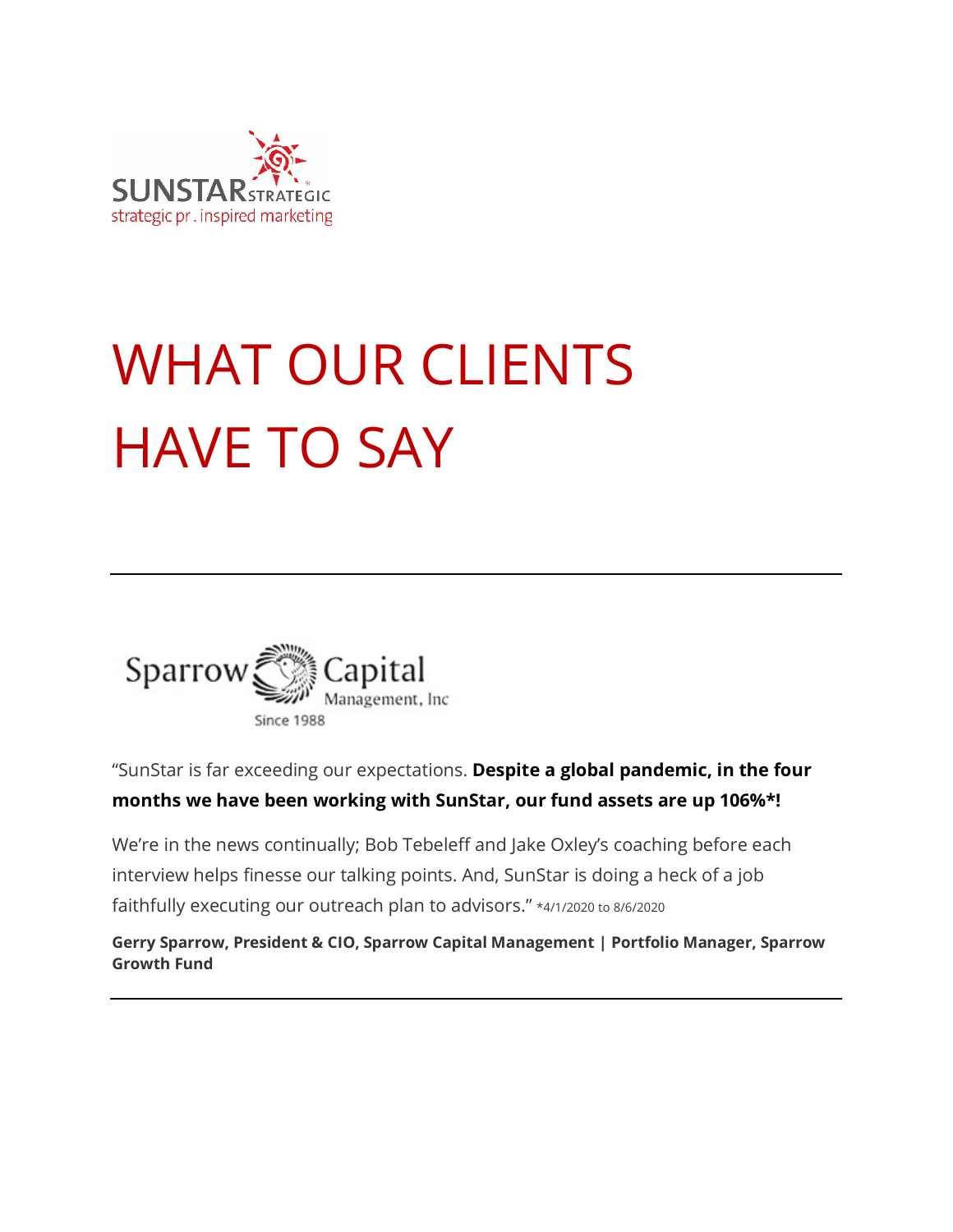

"Our first year working with SunStar has exceeded our firm's expectations and some! Spending our precious marketing dollars on PR and getting a great ROI on those dollars spent was the biggest question we had before establishing a relationship with SunStar. Within 6 months or three media tours into our partnership, our ROI had already far exceeded our conservative expectations.

Using PR through SunStar has helped us broadcast our brand and message to the entire country and to reach a demographic that we couldn't have reached without SunStar's expertise."

**Will Kruger, Senior Vice President, YCG Funds, CEO, YCG, LLC**

"SunStar has exceeded our expectations in creating top notch media opportunities with quality outlets. They are quick to respond and make you feel as though you're their only client. Their expertise and coaching made PR not seem like such a daunting task. Best of all, their hard-working team is an absolute pleasure to work with."

### **Brian A. Yacktman, Founder & President, YCG Funds**



"We hired SunStar to help redesign and rebuild our public website. We are thrilled with the finished product and are proud to showcase our new website to clients and prospects.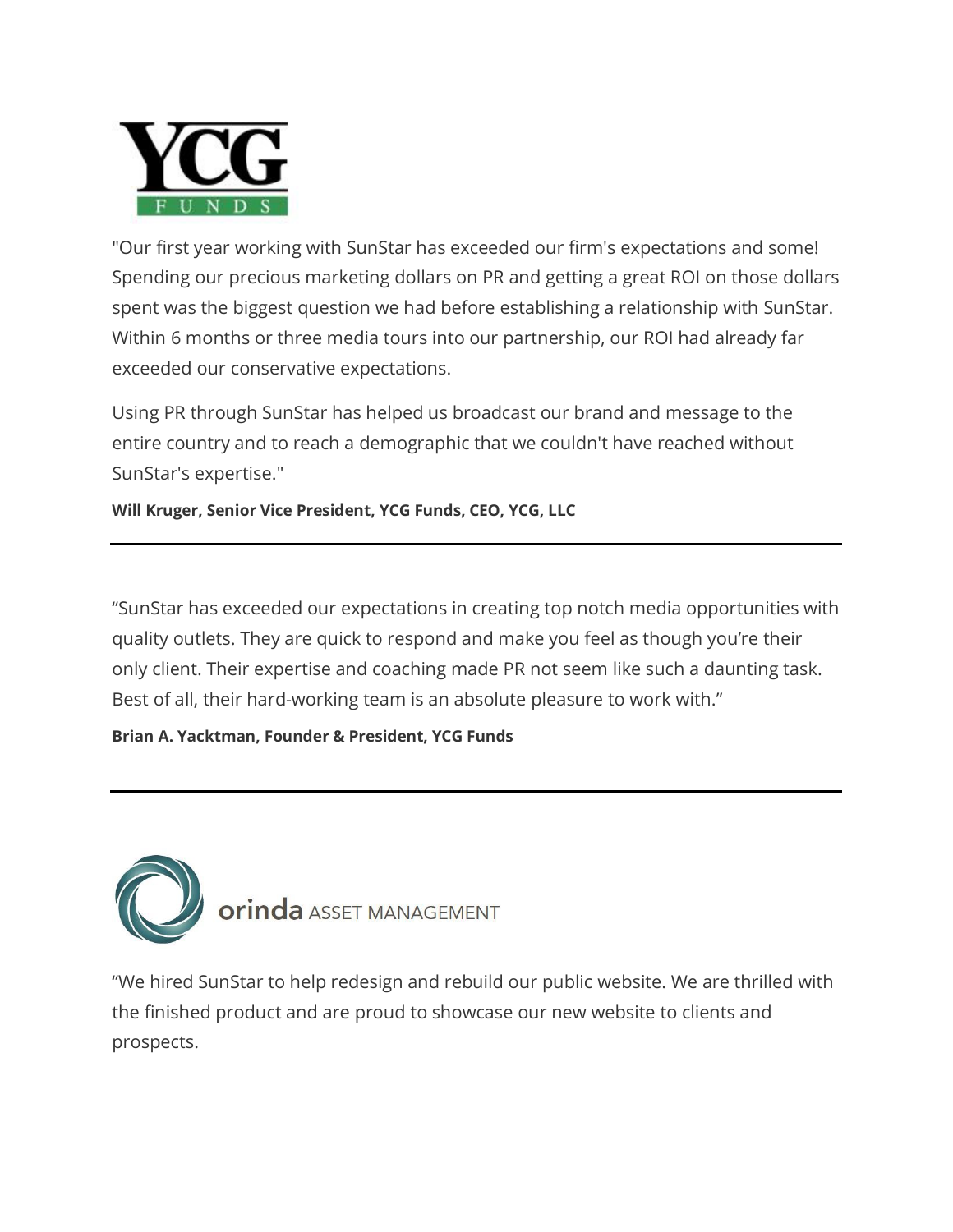The team at SunStar was extremely professional, thorough and creative throughout the process. In addition, their expertise and focus in the mutual fund industry was instrumental in helping to shape the structure and design of the site.

If you're looking for an agency to help take your website to the next level, we highly recommend SunStar."

**Ken Bakar, Director of Marketing, Orinda Funds**



"SunStar has been extremely helpful in getting our company high-quality media exposure. Even more importantly, they graciously showed us the ropes every step of the way. Hibre is wonderful to work with and has demystified the PR process for us. Much gratitude from our marketing team!"

**Joseph Yaffe, Founder and Chief Executive Officer, Gainesville Coins**



"When I first met SunStar Strategic, I had a thriving financial planning firm but a brand that had very little recognition on the national stage. Within 6 months, SunStar got me featured in The New York Times, USA Today, Forbes, Reuters, CNBC, Investor's Business Radio, Bloomberg Radio, Bloomberg Businessweek, Yahoo Finance, [Nasdaq.com](https://nasdaq.com/) and countless others national periodicals.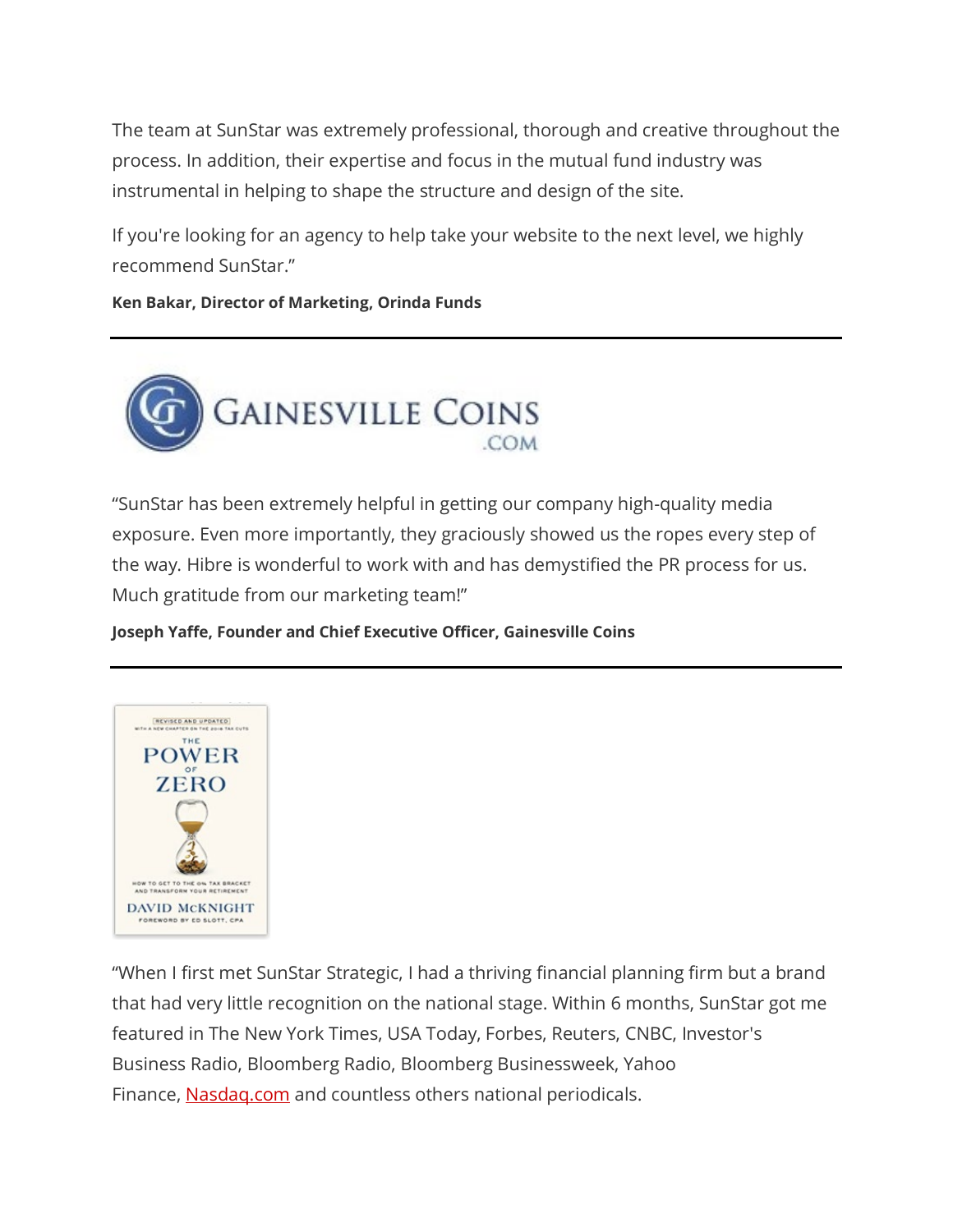Now when I speak to clients and prospects, I have instant credibility. Partnering with SunStar Strategic was one of the best investments I've ever made."

**David C. McKnight, President, The Power of Zero Marketing Program**



"After 21 years in the investment business at a major wirehouse, we felt prepared to know a little about investing and dealing with the public, but we really knew little if anything about marketing a mutual fund. We hired SunStar Strategic to do our PR before the fund even launched to train us to deal with the media. After launch we were assigned a great rep, who was able to secure wonderful interviews with major publications.

Because of one of our interviews, we were introduced to a \$100 million plus client. As we grew, we also found we needed a turnkey approach to managing our website and the media we were generating. SunStar again was able to fulfill that niche.

During one of the toughest three years in the market, with SunStar's assistance, we were pleased to see our assets under management go from \$30 million to over \$200 million today."

**Robert C. Auer, Senior Portfolio Manager, Auer Growth Fund**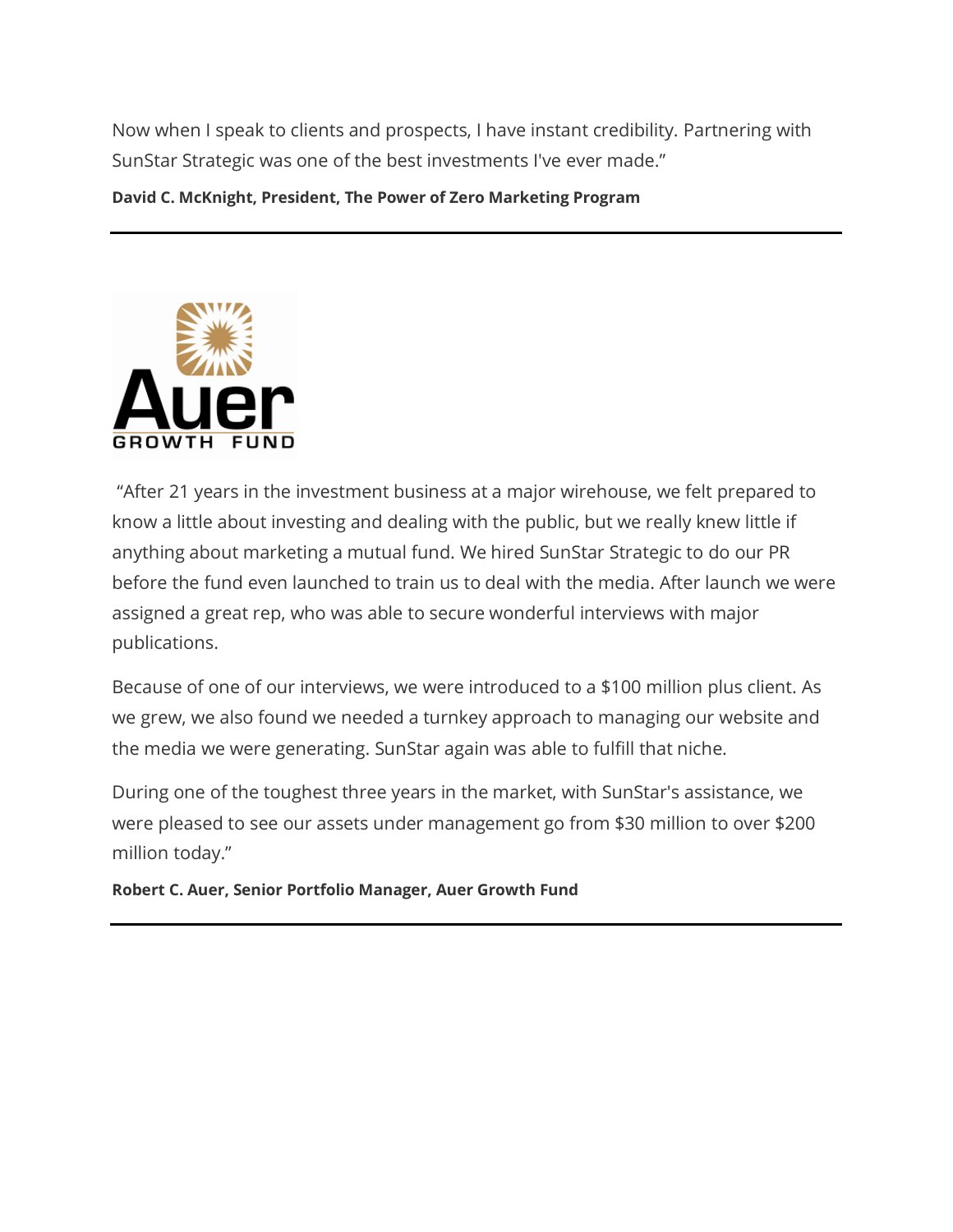

"When we decided to develop a business plan to grow the Plumb Funds, we wanted to find a strategic partner that would understand the limitations we had, develop a plan to overcome them and build on our competitive strengths. SunStar Strategic was the right partner for us. We had some no-nonsense media training, looked at our web site and the image we were projecting, developed interesting points to help media want to talk to us and to build our exposure.

Many things have to work together, but we have almost tripled the size of the Funds in the first eighteen months of working together and are actively building and implementing the next stage of our plan."

### **Tom Plumb, CIO, Plumb Funds**



## Investing, Uncompromised

"SunStar Strategic has been our public relations partner for well over a decade, and in that time, this fantastic team has consistently exceeded our expectations in offering personalized attention and savvy business strategy.

Melissa Murphy and SunStar have successfully utilized their financial industry expertise and extensive network of reporters to position our team of portfolio managers as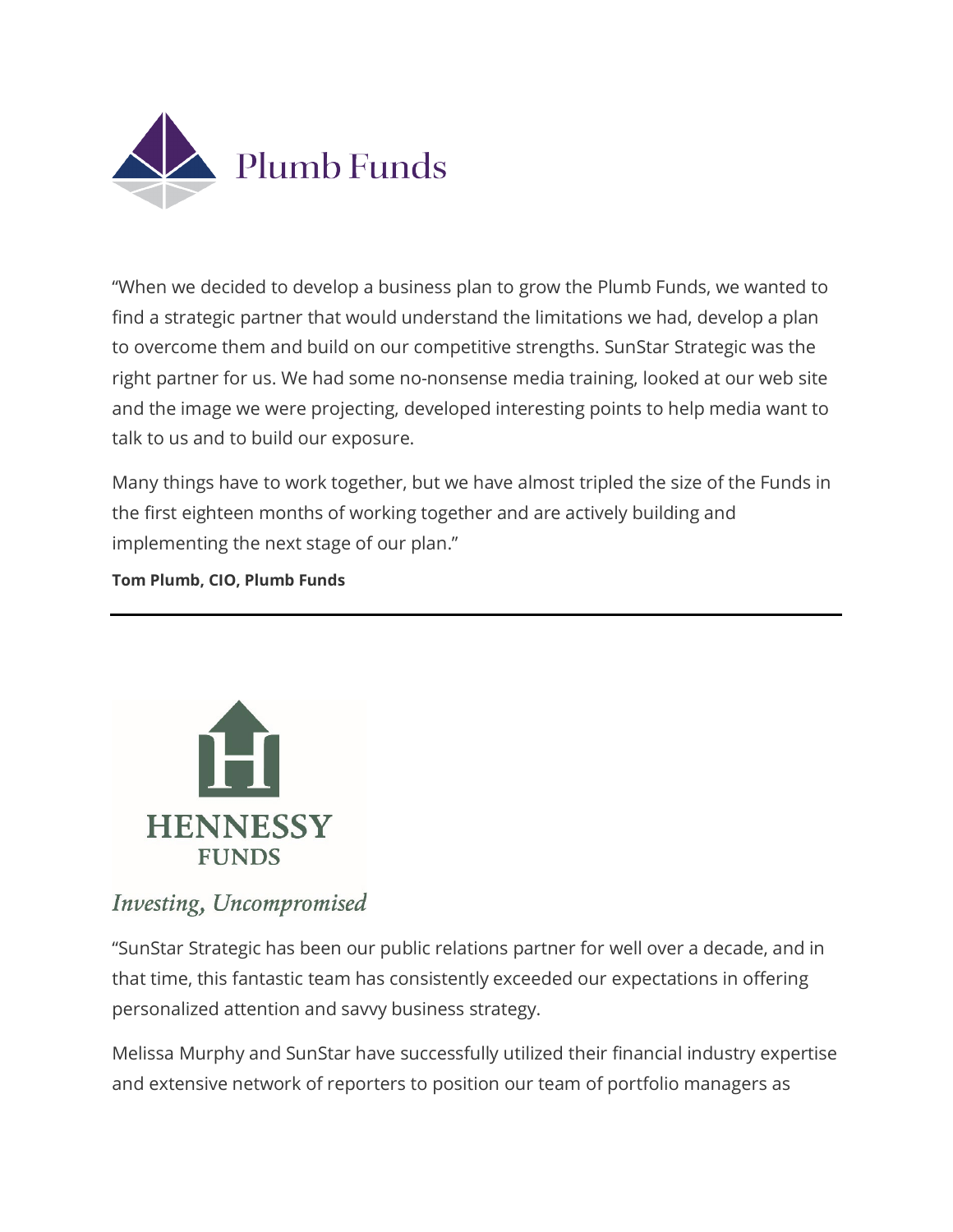sought-after asset management spokespeople. SunStar has allowed us to garner broad and consistent coverage from virtually every major financial media outlet, which has resulted in the Hennessy name being in the media on average once every two to three days.

The SunStar team is smart and sophisticated, and also fun to work with, and they always get the job done. We couldn't recommend this accomplished team more highly."

### **Neil Hennessy, President, Portfolio Manager, Hennessy Funds**



"SunStar Strategic has been a valuable member of our team since 2003 and continues to be instrumental in the development of our business. Because of the industry experience and focus of SunStar's people in the asset management industry, they 'get' the subtleties and nuances of marketing to this very fickle and fast-paced industry in a way that others do not."

**Michael Cuggino, President, Portfolio Manager, Permanent Portfolio Family of Funds**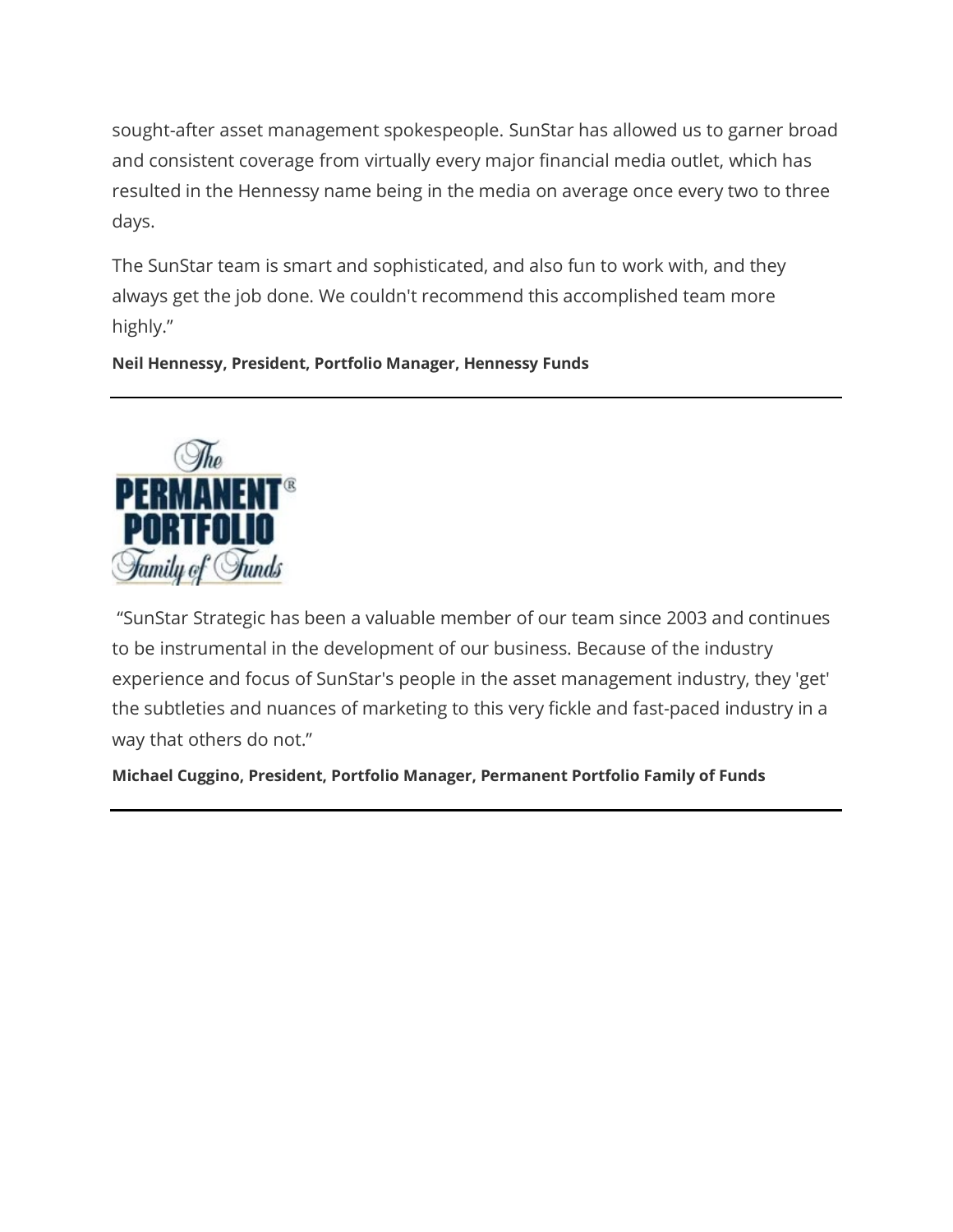

"I believe we had a winning investment strategy but knew little about telling the story. You showed us how to tell the story and who to tell it to. If a tree falls in the forest and nobody hears it, did it really fall?"

**George Young, Partner, Villere & Co.**

PORTFOLIO MAI

"It's been a real pleasure working with you and the other members of the team, and I'd welcome the opportunity to tell the story of how you've helped us turn an idea we had last summer into over \$30,000,000 (already) in our mutual funds. Thinking back, it's a great story, starting with SunStar Strategics's consulting help. And we believe the future is even brighter."

**Diarmuid Boran, Managing Director, Business Development, Meritage Portfolio Management**



Collective Strength. Individual Insight.

"Media coverage has been and continues to be an important way to increase our company's exposure, and the folks at SunStar Strategic have been valuable partners in making that happen.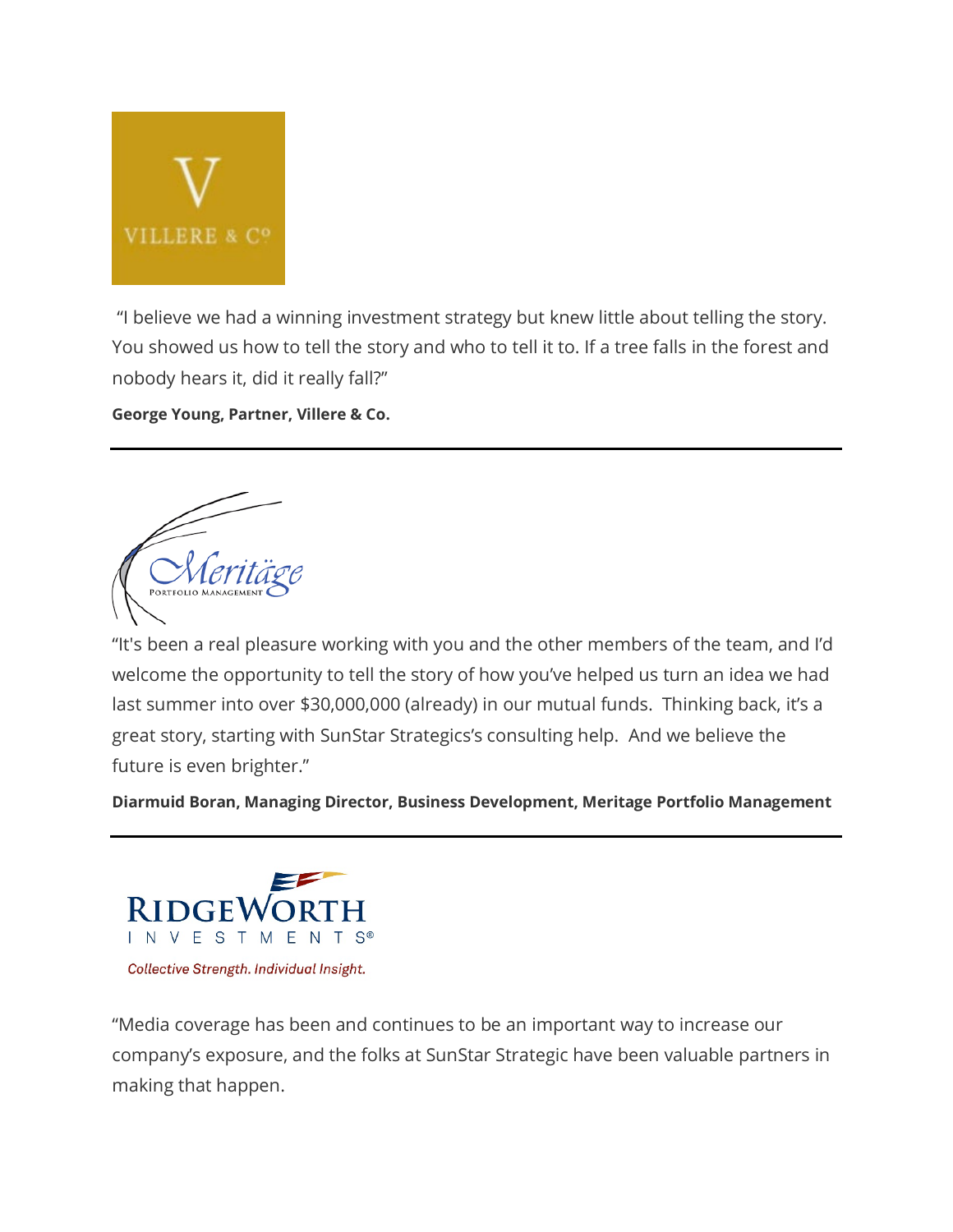Working with the media requires both time and energy, and my SunStar contact has not only been outstanding in setting up interviews, but also helping me be as effective as possible in the interviews, so I don't waste my time. But perhaps what I value most about SunStar is the patient and positive coaching after the interview on techniques to make it better the next time."

**Alan Gayle, Senior Investment Strategist, RidgeWorth Investments**

# **IAI Huntington Funds®**

"Prior to Huntington Funds' relationship with SunStar Strategic, we had very little exposure to the media and found little success in advertising. Since retaining SunStar, Huntington Funds' managers are frequently on national media circuits, adding a great deal of credibility and more brand recognition.

SunStar Strategic has been instrumental in the education of our key staff in how to conduct interviews so we provide the most professional appearance. This has proven valuable as many in the media now contact us directly because they are assured that our staff will present a succinct and appropriate message."

**Randy Bateman, President and Chief Investment Officer, Huntington Funds**



"The team at SunStar Strategic helped us to shape our message so that every conversation we have with clients, prospects and the media has more impact."

**Keith C. Goddard, CFA, President, Capital Advisors**